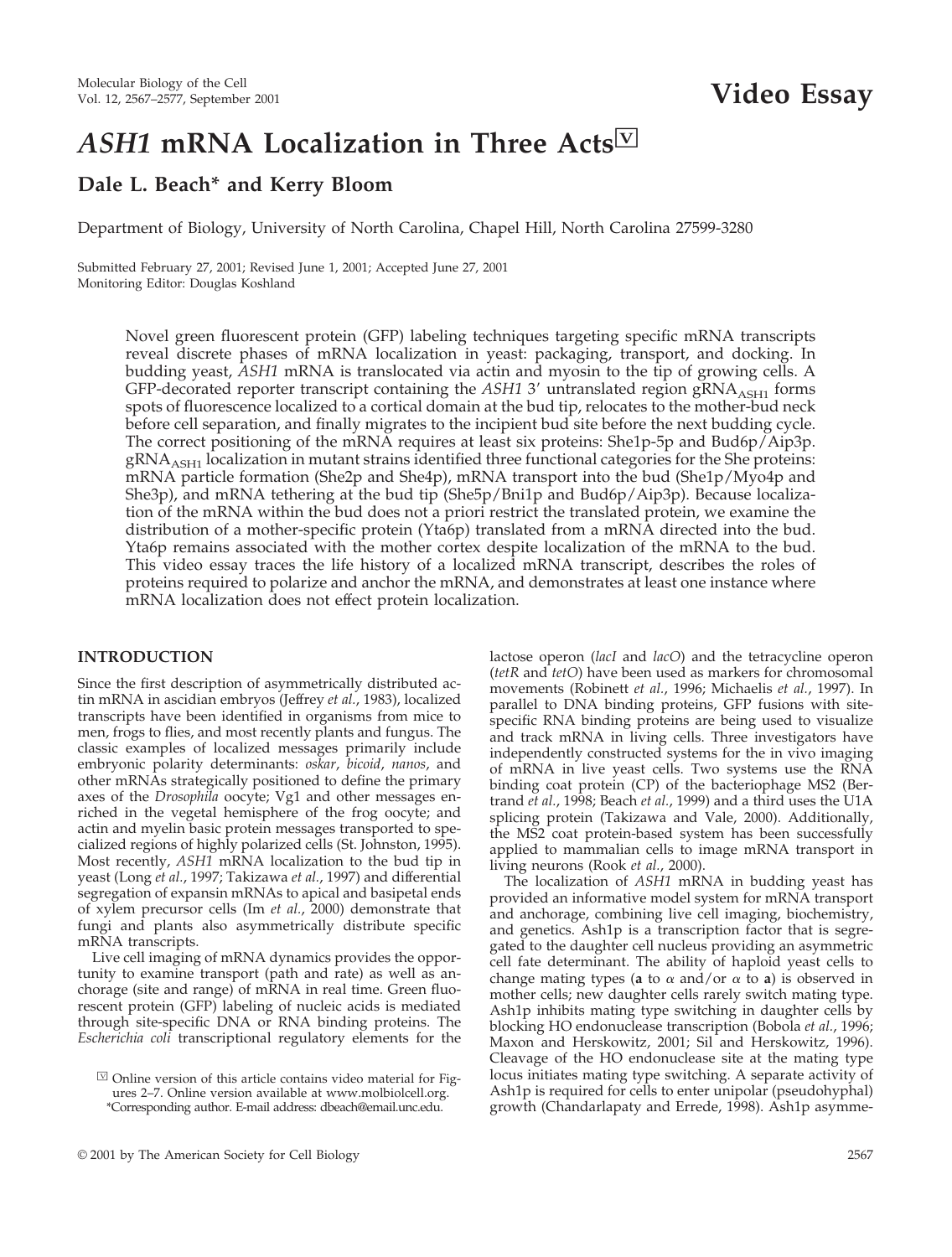| Table 1. Yeast strains used in this work |
|------------------------------------------|
|------------------------------------------|

| Strain  | Genotype                                                                                                                          | Reference                   |
|---------|-----------------------------------------------------------------------------------------------------------------------------------|-----------------------------|
| YEF473A | MATa trp- $\Delta$ 63, leu2 $\Delta$ 1, ura3-52, his3 $\Delta$ 200, lys2-8 $\Delta$ 1                                             | Bi et al. (1998)            |
| IZY1345 | $MAT\alpha$ trp1- $\Delta$ 63, leu2 $\Delta$ 1, ura3-52, his3 $\Delta$ 200, lys2-8 $\Delta$ 1, bud6 $\Delta$ ::TRP1               | Amberg <i>et al.</i> (1997) |
| KBY1011 | MATa trp- $\Delta$ 63, leu2 $\Delta$ 1, ura3-52, his3 $\Delta$ 200, lys2-8 $\Delta$ 1, bni1 $\Delta$ ::LEU2                       | Beach et al. (1999)         |
| KBY1012 | $MAT\alpha$ , lys2, his3, ura3-52, leu2, myo4:: ura3-52, ben <sup>s</sup>                                                         | Beach et al. (1999)         |
| KBY1018 | MATa trp- $\Delta$ 63, leu2 $\Delta$ 1, ura3-52, his3 $\Delta$ 200, lys2-8 $\Delta$ 1, she2 $\Delta$ ::HPH                        | This study                  |
| KBY1019 | MATa trp- $\Delta$ 63, leu2 $\Delta$ 1, ura3-52, his3 $\Delta$ 200, lys2-8 $\Delta$ 1, she $4\Delta$ ::HPH                        | This study                  |
| KBY1020 | MATa trp- $\Delta$ 63, leu2 $\Delta$ 1, ura3-52, his3 $\Delta$ 200, lys2-8 $\Delta$ 1, she $4\Delta$ ::HIS3, she $2\Delta$ ::HPH  | This study                  |
| KBY1021 | MATa trp $\Delta$ 63, leu2 $\Delta$ 1, ura3-52, his3 $\Delta$ 200, lys2-8 $\Delta$ 1, she $4\Delta$ ::HIS3                        | This study                  |
| KBY1027 | MATa trp- $\Delta$ 63, leu2 $\Delta$ 1, ura3-52, his3 $\Delta$ 200, lys2-8 $\Delta$ 1, yta6 $\Delta$ ::KAN                        | This study                  |
| KBY1046 | MATa trp- $\Delta$ 63, leu2 $\Delta$ 1, ura3-52, his3 $\Delta$ 200, lys2-8 $\Delta$ 1, bni1 $\Delta$ ::LEU2, bud6 $\Delta$ ::TRP1 | This study                  |

try requires a set of proteins originally identified as regulators of HO endonuclease expression (Bobola *et al.*, 1996; Jansen *et al.*, 1996; Sil and Herskowitz, 1996). *SHE1-SHE5* (for Swi5-dependent *HO* expression) regulates HO production, ultimately through the localization of the *ASH1* mRNA.

Daughter-specific inheritance of Ash1p is maintained by localizing the *ASH1* mRNA to the bud. Domains within the coding region and the 3' untranslated region (UTR) of the *ASH1* mRNA encode signal sequences directing mRNA transport and anchorage within the bud (Chartrand *et al.*, 1999; Gonzalez *et al.*, 1999). Functional analyses of the *she* mutants have defined the steps in mRNA localization. In the absence of an individual She protein, the *ASH1* mRNA remains within the mother cell (*she1/myo4*), relocalizes to the neck (*she5/bni1*), or is distributed between the mother and the bud (*she2*, *she3*, *she4*).

Diffusion of proteins or mRNA from the bud into the mother may be inhibited at the neck via a barrier maintaining asymmetries between mother and bud. A genomic DNA array screen probing for additional transcripts associated with the She proteins (She1p/Myo4p, She2p, She3p) identified several genes, including *IST2* (Takizawa *et al.*, 2000). The *IST2* mRNA is localized in a *SHE1-5*-dependent manner, similar to the *ASH1* transcript, and Ist2p is predicted to be an integral membrane protein, restricted to the bud cortex by a septin-dependent barrier at the mother-bud neck (Takizawa *et al.*, 2000). The septin barrier restricts several proteins, including Spa2, Myo2p, Sec3p, and Sec5p to the bud and maintains actin patch asymmetry (Barral *et al.*, 2000). The presence of a septin-dependent barrier at the mother-bud neck delineates mother and bud cortical regions by maintaining the distribution of proteins between compartments. Potentially, such a barrier at the neck could inhibit the flow of both cortical and cytoplasmic factors, including proteins and mRNA.

The power of yeast genetics, combined with recent advances in multimode fluorescence microscopy, facilitates the dissection of the mRNA localization pathway. Once exported from the nucleus, *ASH1* mRNA transcripts coalesce into particles. Assembled particles are transported from the mother into the bud via actin cables, and once in the bud, the mRNA is constrained to the bud tip. We present a series of time-lapse sequences with this article to document aspects of mRNA dynamics in live cells.

# **MATERIALS AND METHODS**

#### *Growth Media and Yeast Strains*

Wild-type cells were grown in YPD (2% glucose, 1% yeast extract, 2% peptone). Cells transformed with plasmids were grown on selective synthetic glucose based media (SD: 0.67% yeast nitrogen base, 2% glucose) lacking uracil, histidine, or both. To induce CP-GFP, CP/FG-GFP, GFP-Yta6, or GFP-Yta6-ASH1 production from pCP-GFP, pCP/FG-GFP, pGFP-YTA6, or pDB100, respectively, cells were switched to SD-MET for 1–2 h.

The strains used in these studies are listed in Table 1. Gene deletions were constructed by polymerase chain reaction (PCR) fragment-mediated transformation to replace the coding region of the target gene with a selectable marker as noted in Table 1 (Wach *et al.*, 1994). Deletions were verified by PCR with the use of primers flanking the coding region. Deletion and verification primer sequences are available upon request.

For live-cell imaging, cells were transferred onto growth chambers mounted on glass slides. Chambers were constructed as described in Shaw *et al.* (1997) with the use of SD-COMPLETE (synthetic dextrose media with a complete complement of nutritional supplements) or SD-MET (used to maintain induction from plasmids as listed above) supplemented with 0.25% gelatin (catalog no. G-2500; Sigma, St. Louis, MO). Mid-log phase cultures ( $OD_{660}$  =  $\sim$ 0.4–0.8) were concentrated  $\sim$ 20–50-fold before cells were added to the growth chamber. To arrest and maintain cells with large buds, cells were treated with 100  $\mu$ M nocodazole to inhibit mitosis. Cells were arrested for 4 h before the induction of GFP-YTA6-ASH1. Because the *ASH1* mRNA localization is microtubule-independent, it is not affected by nocodazole treatments (Long *et al.*, 1997; Takizawa *et al.*, 1997).

To determine the frequency of green RNA (gRNA) spots within cell populations we observed cells of different genotypes (Table 2) coexpressing pIIIA/ASH1-UTR and pCP/FG-GFP. Cells grown to mid-log phase ( $OD_{660} = \sim 0.4 - 0.8$ ) in SD-URA-HIS were washed in SD-MET, resuspended in 2 volumes of SD-MET, and incubated for 1 h at 30°C to induce production of the MS2-CP/FG-GFP fusion protein before observation. Cells were placed onto microscope slides pretreated with 0.1% poly-L-lysine to minimize movements during observations. The proportion of cells containing fluorescent spots within the population was determined by direct observation.

To determine whether the MS2 binding site (AAACATGAGGAT-TACCCATGT) is present within the *Saccharomyces cerevisiae* genome, the nucleotide sequence of the MS2 sites was submitted to a Blast search of the entire yeast chromosomal genome with the use of default settings (http://genome-www2.stanford.edu/cgi-bin/ SGD/nph-blast2sgd). No hits were reported from a search completed January 25, 2001 (database posted September 13, 2000).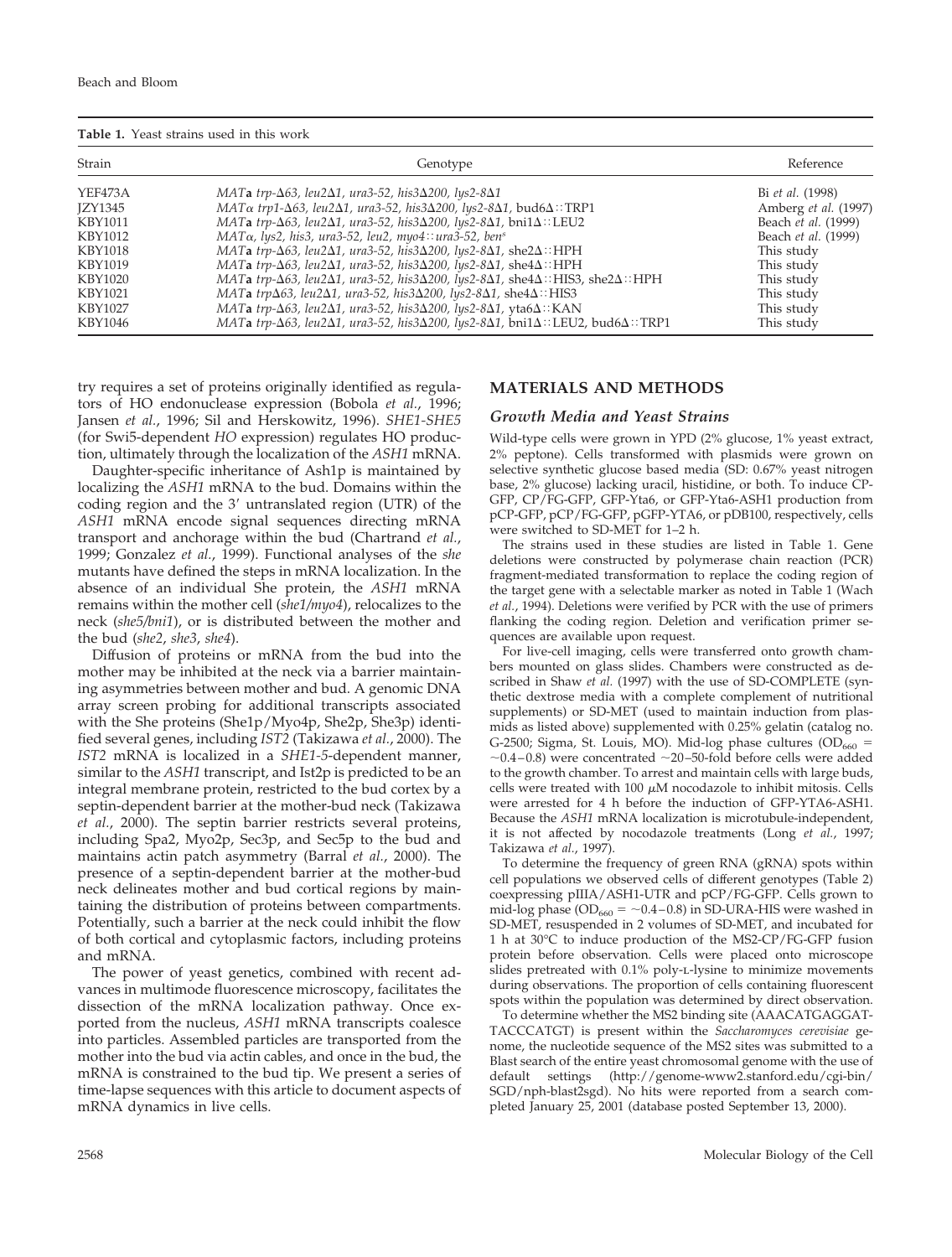#### *Plasmid Construction*

The gRNA labeling system uses the plasmids pCP-GFP, containing a fusion between the MS2 coat protein and GFP, and a pIIIA/MS2- 1-derived plasmid (SenGupta *et al.*, 1996) containing the *ASH1* 3 UTR.  $gRNA<sub>ASH1</sub>$  imaging required plasmids pCP-GFP and pIIIA/ ASH1-UTR (Beach et al., 1999). gRNA<sub>KAR9</sub> imaging required pCP-GFP and pIIIA/K9UTR (Beach *et al.*, 1999). The plasmid pGFP-YTA6 is a generous gift of Don Katcoff (Bar Illam University, Ramat Gan, Israel), and includes an expression cassette for the green fluorescent protein fused to the amino terminus of the full-length *YTA6* coding region expressed from the *MET25* promoter.

The plasmid pCP/FG-GFP was constructed in a similar manner to pCP-GFP (Beach *et al.*, 1999). Briefly, the MS2 coat protein dlFG allele (Peabody and Ely, 1992) was amplified from pCT14-MS2-GFP (Bertrand *et al.*, 1998) via PCR and ligated into the *Bam*HI-*Xba*I sites of pUG23. The dlFG allele of the MS2 coat protein is deleted for the FG loop required for oligomerization of the protein and viral capsid formation (Peabody and Ely, 1992). Cells coexpressing CP-GFP and the MS2-ASH1 3' UTR transcript were indistinguishable from cells coexpressing CP/FG-GFP and the MS2-ASH1 3' UTR transcript (our unpublished results).

To construct pDB100, a PCR fragment containing the MS2 binding sites and E3 portion (Chartrand *et al.*, 1999) of the *ASH1* 3' UTR from pIIIA/ASH1-UTR was generated. The fragment was cut with *Eco*RI at a site adjacent to the MS2 coat protein target sequence, which was filled in via Klenow polymerase to form a blunt end, and *Hin*dIII at a site incorporated into the downstream primer. The cut fragment was ligated into pGFP-YTA6 cut within the polylinker region downstream of the *YTA6* coding region at *Sma*I and *Hin*dIII sites to create the plasmid pDB100. pDB100 therefore contains an expression cassette for the GFP-YTA6-ASH1/E3 fusion construct regulated by the *MET25* promoter.

#### *Microscopy and Image Processing*

Microscopy and digital imaging, including optical sectioning, was performed as described in Shaw *et al.* (1997). Five optical sections, images taken at different focal planes ranging through the cell, were taken at 0.75- $\mu$ m increments through the cell for a total of 3.0  $\mu$ m/time point. The central optical section, including both a transmitted light and an epifluorescent (GFP) image was focused at the cell neck. Images were captured with the use of a Hamamatsu Orca II (model C4742-98) charge-coupled device camera mounted on a Nikon Eclipse E600FN with the use of  $100 \times 1.4$  NA Plan Apochromat objective with  $1\times$  magnification to the camera. The Metamorph software package (Universal Imaging, Downington, PA) for the Windows operating system was used for microscope automation, image acquisition, and image analysis. Images for publication were manipulated for scaling, size, resolution, and arrangement with Windows versions of Photoshop (Adobe Systems, Mountain View, CA) and Corel Draw (Corel, Ottawa, ON, Canada). Composite images of cells were generated with the use of the "3D Reconstruction" function of Metamorph set for a single plane construction with the use of the brightest elements from each image.

 $gRNA<sub>ASH1</sub>$  velocity measurements were obtained measuring the point-to-point movements of the gRNA<sub>ASH1</sub> spots. The distance of spot movements at 1-min intervals provided instantaneous velocities representing a minimal speed at each time point, and averaged over time. Only movements between sequential images were considered for velocity measurements. Because the spots frequently change direction between long time points, continuous velocities could not be measured.

# **RESULTS AND DISCUSSION**

#### *In Vivo mRNA Labeling*

To construct an in vivo labeling system for mRNA, we used the site-specific RNA binding coat protein of the bacteriophage MS2. MS2 is a  $+$  strand RNA bacteriophage infecting  $F^+$  *Escherichia coli* by binding the pili, rod-like extensions from the cell body. Late in the infection cycle, the coat protein binds MS2 genomic RNA preventing translation of the Replicase and coat protein genes, while allowing translation of the Lysis gene. These events precede complete encapsulation of the MS2 RNA genome by the coat protein, and lysis of the bacterial cell (Brock *et al.*, 1994). The MS2 binding site is a 23-bp sequence (5-AAACAUGAG-GAUUACCCAUGU-3) that forms a stem loop structure bound by a homodimer of the coat protein (Peabody, 1990). Placement of the binding site adjacent to a start codon is sufficient to block translation initiation in both bacteria (Peabody, 1990) and budding yeast (Stripecke *et al.*, 1994) when bound by the coat protein. The MS2 coat protein binding site is absent from the *S. cerevisiae* genome (see MATERIALS AND METHODS), making integrated binding sites unique such that the MS2 coat protein recognizes only recombinant mRNA transcripts containing the MS2 coat protein binding site. The mRNA labeling system consists of two components (Figure 1): a recombinant RNA transcript, including "Your Favorite Gene" with two tandem MS2 binding sites, and a fusion protein combining the MS2 coat protein and the green fluorescent protein (Beach *et al.*, 1999).

The 3' UTR of the *ASH1* mRNA encodes signal sequences sufficient for mRNA transport and anchorage within the bud. Unlike other localized mRNAs, the coding region of the *ASH1* message also includes targeting sequences capable of localizing the mRNA (Chartrand *et al.*, 1999; Gonzalez *et al.*, 1999). Our studies use a reporter construct, including two tandem repeats of the MS2 binding sites and the entire *ASH1* 3 UTR (Beach *et al.*, 1999). Expression of the MS2-*ASH1* 3 UTR fusion from a constitutively active promoter (RNA polymerase III-specific) allows the visualization of a localized reporter transcript throughout the cell cycle.

The MS2 coat protein fusion with GFP (CP-GFP) produces a fluorescent protein targeted to the recombinant transcript (Figure 1). Expression of CP-GFP alone results in a diffuse distribution of GFP fluorescence throughout the cytoplasm (Beach *et al.*, 1999). Attenuation of the CP-GFP fusion protein production via a regulated promoter (the *MET25* promoter) reduces background fluorescence within the cell. Coexpression of the MS2-*ASH1* 3' UTR transcript with CP-GFP results in spots of GFP fluorescence localized to the bud tip (Figures 1 and 2). Termed gRNA, these gRNA<sub>ASH1</sub> spots localize as predicted from in situ labeling of *ASH1* mRNA in fixed cells (Long *et al.*, 1997; Takizawa *et al.*, 1997).

# *gRNA Localization in Wild-Type Cells*

gRNA<sub>ASH1</sub> spots are clearly visible at the bud tip during bud growth (Figure 2, a and b), and  $gRNA<sub>ASH1</sub>$  spots are motile within a small domain at the bud tip in time-lapsed images of the cells (video sequence 1). Sequential images taken through the cell at  $0.75$ - $\mu$ m intervals indicate that the gRNA<sub>ASH1</sub> spots remain associated with the cell cortex and spots remain within  ${\sim}0.3$   ${\rm \mu m}$  of the bud tip. Spot movements within this region appear to be random because  $gRNA<sub>ASH1</sub>$  spots frequently move only short distances before changing direction, even when imaged at three frames per second (our unpublished results). The average movement rate of the spot at the bud tip is  $0.3 \mu m/min$  (n = 10) (Beach *et al.*, 1999).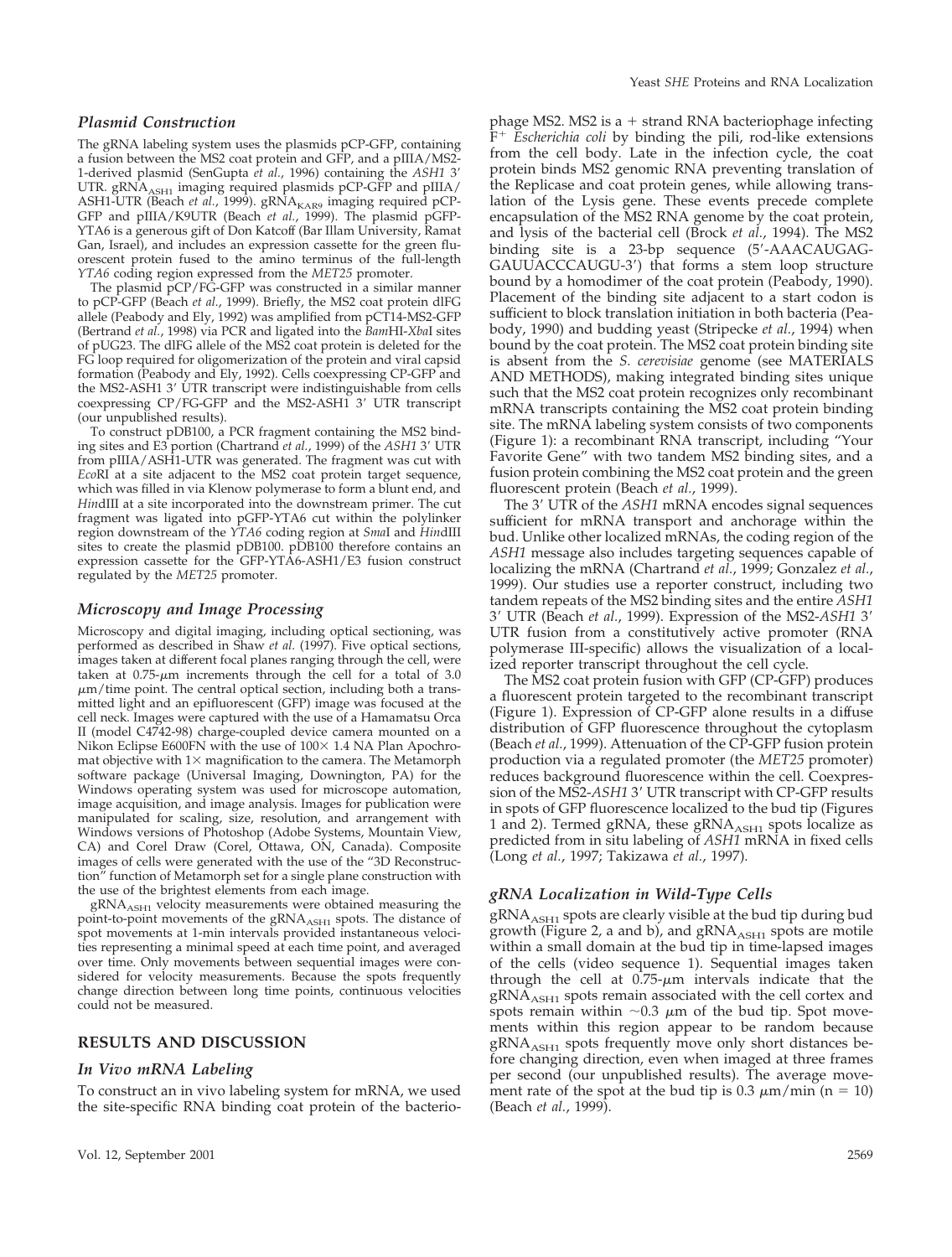Beach and Bloom



**Figure 1.** RNA labeling system. The RNA labeling system is comprised of two components: a site-specific RNA binding protein fused to GFP and an mRNA transcript containing the target sequence for the RNA binding protein. This system uses the MS2 coat protein and the associated RNA binding site. A mRNA transcript including "Your Favorite Gene" (YFG) and the MS2 coat protein binding site is fluorescently labeled when coexpressed with the MS2 coat protein fused to GFP. Localized transcripts can be visualized by standard fluorescence microscopy.

Late in the cell cycle, after cessation of bud growth and before cell separation, the  $gRNA<sub>ASH1</sub>$  relocalizes to the mother-bud neck. Migration of the gRNA<sub>ASH1</sub> toward the bud neck occurs  $25 \pm 5$  min (n = 6) before cell separation (compare Figure 2, b and c; video sequence 1) and is more rapid than restricted movement at the bud tip, with velocities averaging  $\sim$ 1  $\mu$ m/min (n = 4). gRNA<sub>ASH1</sub> at the neck remains motile, forming a single spot between the mother and bud domains. In a subset of cells,  $gRNA<sub>ASH1</sub>$  at the neck divides into independent spots in the mother and the bud (see video sequence 1). Spot separation precedes cell separation by  $\sim$ 10–15 min and correlates temporally with the completion of cytokinesis (Bi *et al.*, 1998). gRNA<sub>ASH1</sub> is then positioned at the incipient bud site for the ensuing cell cycle (Figure 2d; video sequence 1).

When presented with mating pheromones from cells of opposite mating type, yeast enter a period of highly polarized growth resulting in the formation of a mating projection or shmoo. Entry into the mating cycle and growth of the mating projection is another example of polarized growth in budding yeast.  $gRNA<sub>ASH1</sub>$  is localized at the tip of the mating projection before cell-cell contact, and remains at the isthmus between the cells after they fuse (Figure 3a, video



 $5 \mu m$ 

Figure 2. gRNA<sub>ASH1</sub> localization in vegetative, haploid cells.  $gRNA<sub>ASH1</sub>$  localization is dynamic, changing as the cell proceeds through the cell cycle. In small- (a) to large (b)-sized buds the  $gRNA<sub>ASH1</sub>$  is localized to the bud tip, moving on the cortex within a region at the bud tip termed the cortical bud cap. (c)  $\text{gRNA}_{\text{ASH1}}$ migrates to the neck of large budded cells 25 min before cell separation. (d) After cell separation, the gRNA<sub>ASH1</sub> remains at the old bud site in both the mother and the bud. (e) Approximately 10 min before bud emergence (arrow) the  $\gamma_{\text{ASH1}}$  moves to the incipient bud site then remains at the bud tip during early growth. Numbers in the upper right corner in each frame represent an elapsed time corresponding with video sequence 1. Bar, 5  $\mu$ m.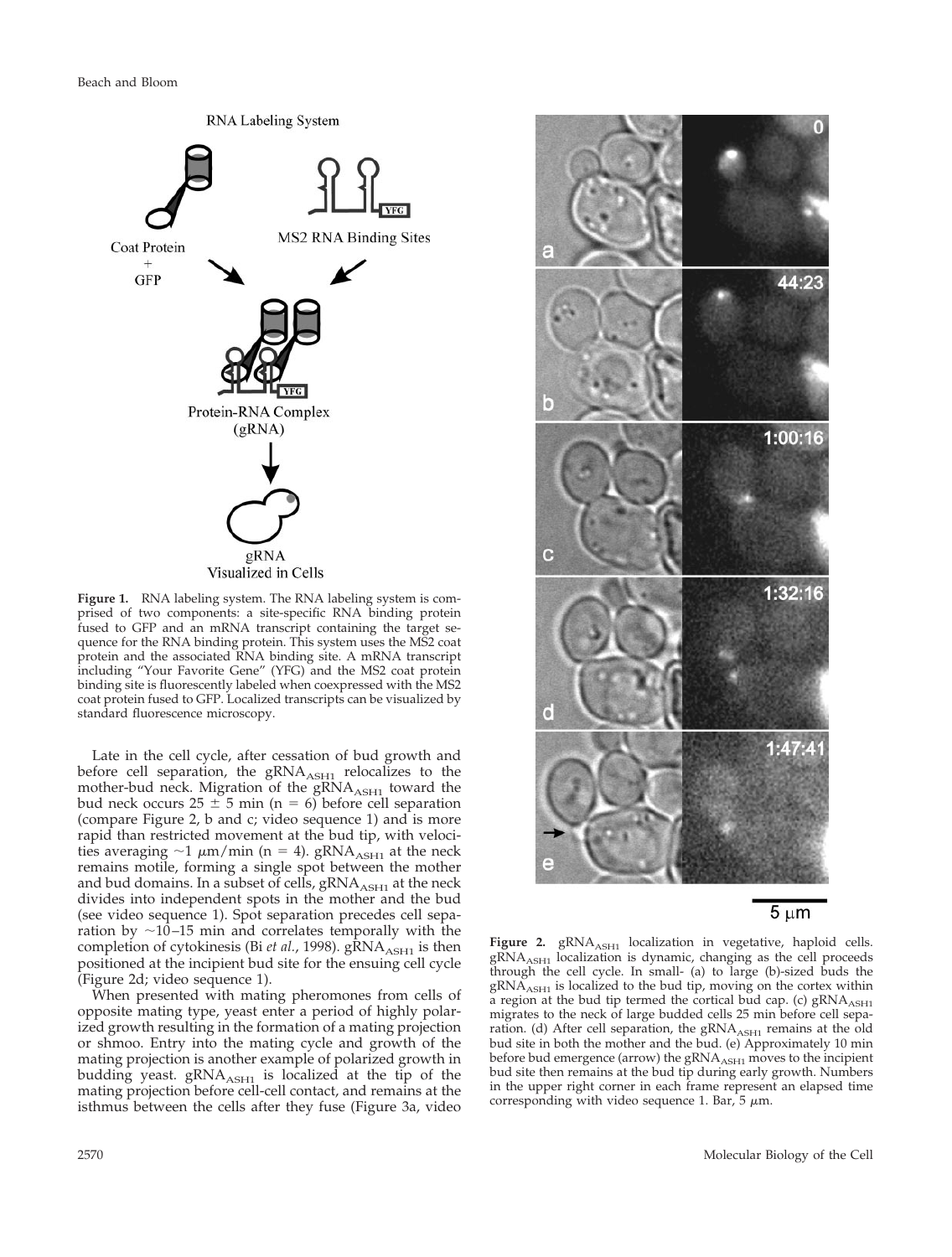

5 µm

Figure 3. gRNA<sub>ASH1</sub> localization in mating cells. gRNA<sub>ASH1</sub> localizes to regions of polarized growth throughout the mating cycle. The two cells centered in the frame  $(MATa$  with  $gRNA<sub>ASH1</sub>$  is left, top and  $MAT\alpha$  is right, bottom) proceed through mating and generate a diploid bud. (a) Before cell fusion, the  $\bar{g}RNA$ <sub>ASH1</sub> is at the mating projection tip nearest the cell of opposite mating type. The GFP signal in the left, top (*MATa*) cell is elevated compared with levels in the bottom, right cell  $(MAT\alpha)$ . (b) After cell fusion and before bud emergence, the  $gRNA_{\rm ASH1}$  spot is localized at the incipient bud site (compare b and c). (c)  $\mathrm{gRNA}_{\mathrm{ASH1}}$  is at the tip of the first diploid bud. Numbers in the upper right corner of each frame represent an elapsed time corresponding with video sequence 3. Bar, 5  $\mu$ m.

sequence 2). One or more  $gRNA<sub>ASH1</sub>$  spots remain within proximity of the site of cell fusion, and retain motility, moving back and forth within the isthmus between the cells.  $gRNA<sub>ASH1</sub>$  localizes exclusively to the incipient bud site (compare Figure 3, a and b)  $\sim 20$  min before emergence of the first diploid bud (Figure 3c).

The cell cycle-dependent localization of *ASH1* mRNA is similar to the transient localization of a number of polarity determinants (Pringle *et al.*, 1995), including Bni1p and Bud6p. Both proteins act to establish cell polarity through the actin cytoskeleton as well as to maintain *ASH1* mRNA localization (see below). Bni1p is localized to the site of cellular growth in the bud and returns to the neck before cell separation (Ozaki-Kuroda *et al.*, 2001). In contrast, Bud6p is distributed as punctate spots throughout the bud cortex, enriched at the bud tip and neck during cell growth, and forms two rings on mother and bud sides of the neck before cell division (Amberg *et al.*, 1997; Beach *et al.*, 1999; Segal *et al.*, 2000). Results from both vegetative and mating cells demonstrate that the *ASH1* mRNA is directed to sites of polarized growth.

Changes in the polarity of the actin cytoskeleton are mirrored in *ASH1* mRNA localization. Actin filaments reorient toward the neck concomitant with the completion of mitosis (Adams and Pringle, 1984), potentially in concert with the migration of Bni1p and Bud6p to the neck. Initially polarized toward the incipient bud site, the actin cytoskeleton remains polarized toward the bud tip through anaphase onset then reorients toward the neck before cytokinesis (Adams and Pringle, 1984), as observed for *ASH1* mRNA. The repositioning of anchored mRNA could be facilitated by transport along repolarized actin filaments, repositioned along with the cortical anchors She5p/Bni1p and Bud6p/ Aip3p, or both.

#### *she Mutants: Particle Formation*

The initial step for mRNA localization is the packaging of transcripts into transport particles (Ainger *et al.*, 1993; Ferrandon *et al.*, 1994; Theurkauf and Hazelrigg, 1998; Wilhelm *et al.*, 2000). Although gRNA<sub>ASH1</sub> forms particles in wildtype strains, we observed a decrease in the number of cells containing gRNA<sub>ASH1</sub> spots in a *she2* mutant strain (Table 2; Bertrand *et al.*, 1998) and incomplete particle aggregation in both *she2* and *she4* cells (Figure 4). To be certain that spots observed in these strains were due to *ASH1* mRNA aggregation and not MS2 coat protein multimers, we detected the reporter transcript with the use of a modified coat protein (pCP/FG-GFP; see MATERIALS AND METHODS). A deletion of the FG loop in the dlFG allele of the MS2 coat protein inhibits protein-protein interactions required for oligomerization of the coat protein and viral capsid formation (Peabody and Ely, 1992). Expression of CP/FG-GFP in the absence of the reporter transcript produced fluorescent spots in  $1\%$  of the cells (Table 2, YEF473 pCP/FG-GFP). gRNA<sub>ASH1</sub> spots are observed in  $\sim$ 3.5% of *she2* cells, onethird fewer than an isogenic wild-type strain (Table 2). In a  $she4$  strain, cells containing  $\mathrm{gRNA}_{\mathrm{ASH1}}$  spots are observed at frequencies similar to wild type (Table 2), whereas the frequency of cells containing fluorescent spots in the double mutant *she2 she4* are reduced to the value of the *she2* single mutant (Table 2).

In *she2* and *she4* mutant cells containing gRNA<sub>ASH1</sub> spots, multiple spots are observed, whereas wild-type cells maintain only one to two localized spots. Of time-lapsed cells,  $67\%$  of *she2* ( $n = 10$ ) and 72% of *she4* ( $n = 18$ ) cells contained three or more spots distributed between mother and bud (Figure 4, b and e; video sequences 3 and 4). The number of

**Table 2.** Spot formation frequencies

The proportion of cells containing one or more gRNA spots is shown for different strains defective in spot aggregation.

| Strain                       | Spot Frequency $(\% )$ | n    |
|------------------------------|------------------------|------|
| YEF473A gRNA-FG (WT)         | $9.7 \pm 2.1$          | 995  |
| KBY1018 gRNA-FG (she2)       | $3.5 \pm 0.7$          | 962  |
| KBY1019 gRNA-FG (she4)       | $10.7 \pm 3.2$         | 1010 |
| KBY1020 gRNA-FG (she2, she4) | $3.7 \pm 0.6$          | 533  |
| YEF473A pCP/FG-GFP           | $0.4 \pm 0.2$          | 917  |

WT, wild type.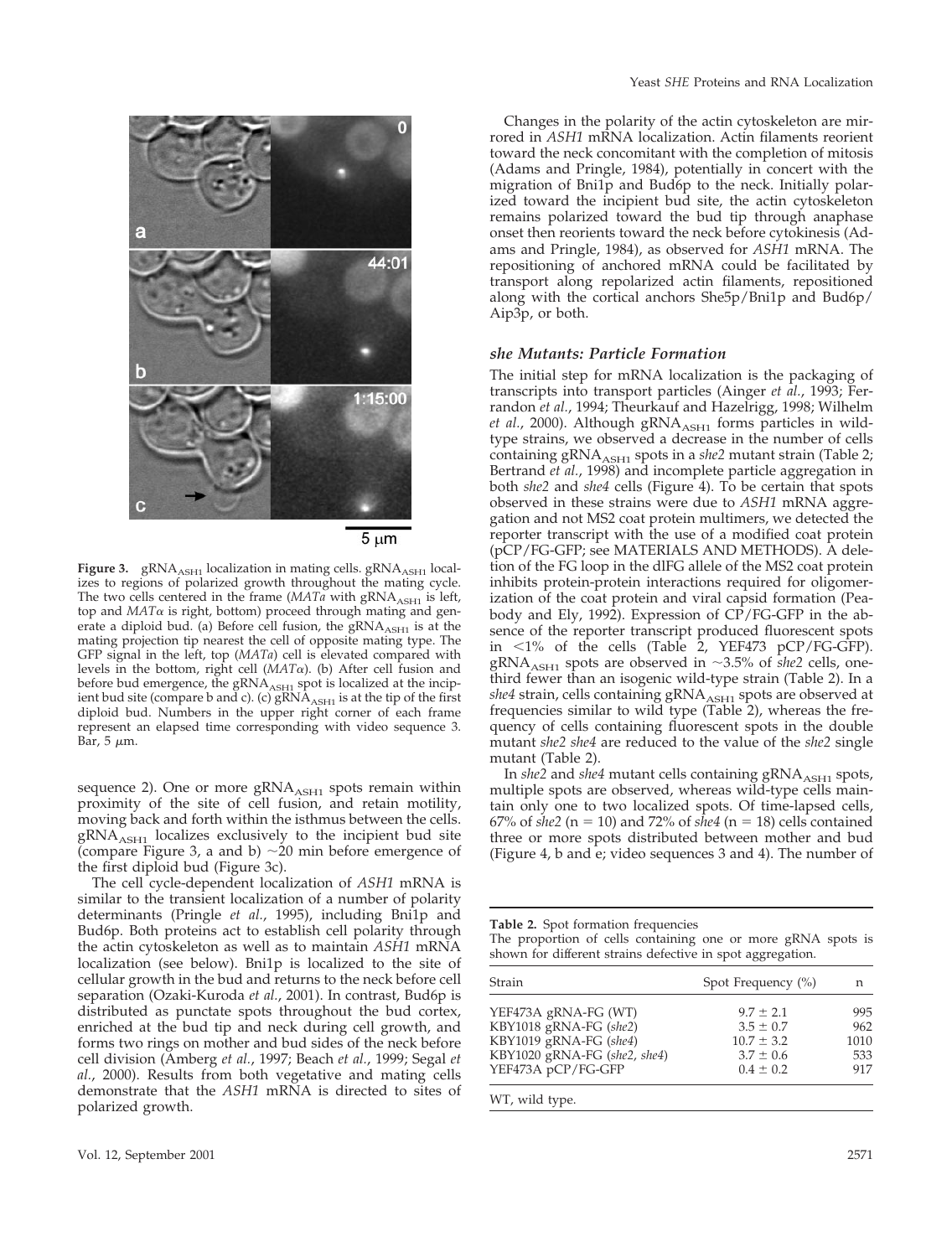

Figure 4. She2p and She4p are required for gRNA<sub>ASH1</sub> spot assembly. gRNA<sub>ASH1</sub> localization in *she2* $\Delta$  (a-c, g, and h), and *she4* $\Delta$ (d-f, i, and j) cells. (a–c)  $gRNA<sub>ASH</sub>$  aggregates into spots in both the mother and the bud in  $she2\Delta$  cells. A single  $she2\Delta$  cell is shown imaged via DIC (a) and GFP fluorescence  $(b)$ . The composite image (c) represents 20 consecutive time points at a 1-min interval to illustrate dynamic spot movements not apparent within single images (video sequence 3). (d–f) Several spots distributed between mother and but were also observed in *she4*<sup> $\Delta$ </sup> cells. A single *she4* $\Delta$  cell is shown imaged via Nomarski (a) and GFP fluorescence (b). The composite image (c) represents 20 consecutive time points at a 1-min interval to illustrate dynamic spot movements not apparent within single images (video sequence 4). Bar, 5  $\mu$ m.

spots varied between cells, and a maximum of six independent, motile spots was observed in a single *she4* cell. Inspection of individual optical sections (see MATERIALS AND METHODS) reveals that the  $\beta$ RNA<sub>ASH1</sub> spots in either strain are not associated with the cell cortex. Spots observed in  $she2\Delta$  and  $she4\Delta$  cells were motile with average velocities of  $0.93 \pm 0.56 \ \mu m/min$  (n = 3) and  $0.61 + (-0.19 \ \mu m/min)$  (n = 4), respectively. These rates are similar to *ASH1* mRNA in other *she* mutants (see below) and two- to threefold faster than spots at the bud tip in wild-type cells. To illustrate the distribution and movements of gRNA<sub>ASH1</sub> spots in *she2* and *she4* cells, multiple frames from each time lapse are combined to form the composite images shown in Figure 4, c and f. These images represent 15 consecutive images captured at 1-min intervals to demonstrate spot dynamics in a single image. The formation of multiple spots illustrates a loss of efficient *ASH1* mRNA packaging in the absence of She2p or She4p.

Binding of the *ASH1* mRNA by She2p likely initiates particle formation, yet a functional transport particle requires additional nuclear and cytoplasmic proteins. Whether She2p binds the mRNA within the nucleus or the cytoplasm remains unknown. The nuclear protein, Loc1p is a novel protein affecting *ASH1* mRNA localization (Long *et al.*, 2001). Although the *ASH1* mRNA is exported from the nucleus in *loc1* cells, the transcript is distributed throughout the cell, resulting in a *she* phenotype (Ash1p in mother and daughter nuclei). The diffuse appearance of the mRNA in *loc1* cells indicates an inability to form particles. Thus, Loc1p may facilitate mRNA folding or otherwise assist in loading She2p onto the *ASH1* transcript to initiate particle aggregation. She2p interactions with the nuclear importin Srp1p (Uetz *et al.*, 2000) implicates She2p binding of the *ASH1* mRNA within the nucleus before export or in conjunction with nuclear export of the transcript. The CP-GFP fusion used in these studies is capable of distinguishing between nuclear and cytoplasmic transcripts (Beach *et al.*, 1999). Because we did not detect a nuclear GFP signal in *she2* cells (Figure 4), She2p is apparently not required for nuclear export of the mRNA. Finally, She2p bound to the *ASH1* transcript is required for the recruitment of She3p and subsequently She1p/Myo4p to form a mature transport particle (Munchow *et al.*, 1999; Bohl *et al.*, 2000; Long *et al.*, 2000; Takizawa and Vale, 2000).

*she4* mutants display defects in actin filament polarity, bud site selection, and endocytosis (Wendland *et al.*, 1996). She4p is distributed throughout the cytoplasm and does not colocalize with the *ASH1* mRNA, indicating that She4p does not specifically bind the *ASH1* mRNA (Bertrand *et al.*, 1998; Takizawa and Vale, 2000). Because perturbations of the actin cytoskeleton affect *ASH1* mRNA localization without disrupting gRNA<sub>ASH1</sub> particle formation (Long *et al.*, 1997; Takizawa *et al.*, 1997; Beach *et al.*, 1999; see below), the incomplete particle aggregation in *she4* mutants reflects additional complexities in efficient particle formation.

#### *she Mutants: Motors and Motor Attachment*

In the absence of She1p/Myo4p, a type V myosin, the gRNA $_{\rm AsH1}$  is no longer transported into the bud, although transcripts assemble into a discrete spot and remain motile (Figure 5, a–c; video sequence 5). The single spot (Figure 5b) moves throughout the mother cell at an average velocity of  $\sim$ 0.6  $\mu$ m/min (Beach *et al.*, 1999). The composite image (Figure 5c) illustrates the movement of the spot over a period of 20 min taken from 20 sequential frames (video sequence 5). Observation of individual optical sections taken at increments of 0.75  $\mu$ m indicates that the gRNA is cytoplasmic, contrasting with the cortical localization of the gRNA spots in wild-type cells. Although gRNA $_{\rm ASH1}$  mRNA particles were never observed to cross the mother bud neck, spots accumulate in the daughter cell late in the cell cycle (video sequence 5). The accumulation of  $\alpha_{\text{RNA}_{\text{ASH1}}}$  in the bud presumably results from transcription within the daughter nucleus after anaphase.

Myo4p represents one of two class V myosins identified in budding yeast. Myo4p is suspected to have arisen from a gene duplication event of a second, class V myosin in yeast, *MYO2*, diverging in the globular tail domain (Haarer *et al.*, 1994). In contrast to the dedicated role of Myo4p in RNA transport, Myo2p is a multifunctional motor protein responsible for vesicular and vacuolar traffic (Pruyne and Bretscher, 2000) as well as the transport of Kar9p into the bud (Beach *et al.*, 2000; Yin *et al.*, 2000). Myo2p-dependent transport of Kar9-GFP follows actin cables from the mother to the bud at an average velocity of  $\sim$ 90  $\mu$ m/min (Beach *et al.*, 2000). In contrast, the Myo4p-dependent transport of  $ASH1$  mRNA follows a nonlinear path at rates of 30  $\mu$ m/min (Bertrand *et al.*, 1998). Transport via both motors requires actin filaments. Depolymerization of actin filaments in tropomyosin mutant cells inhibits Myo2p- and Myo4p-depen-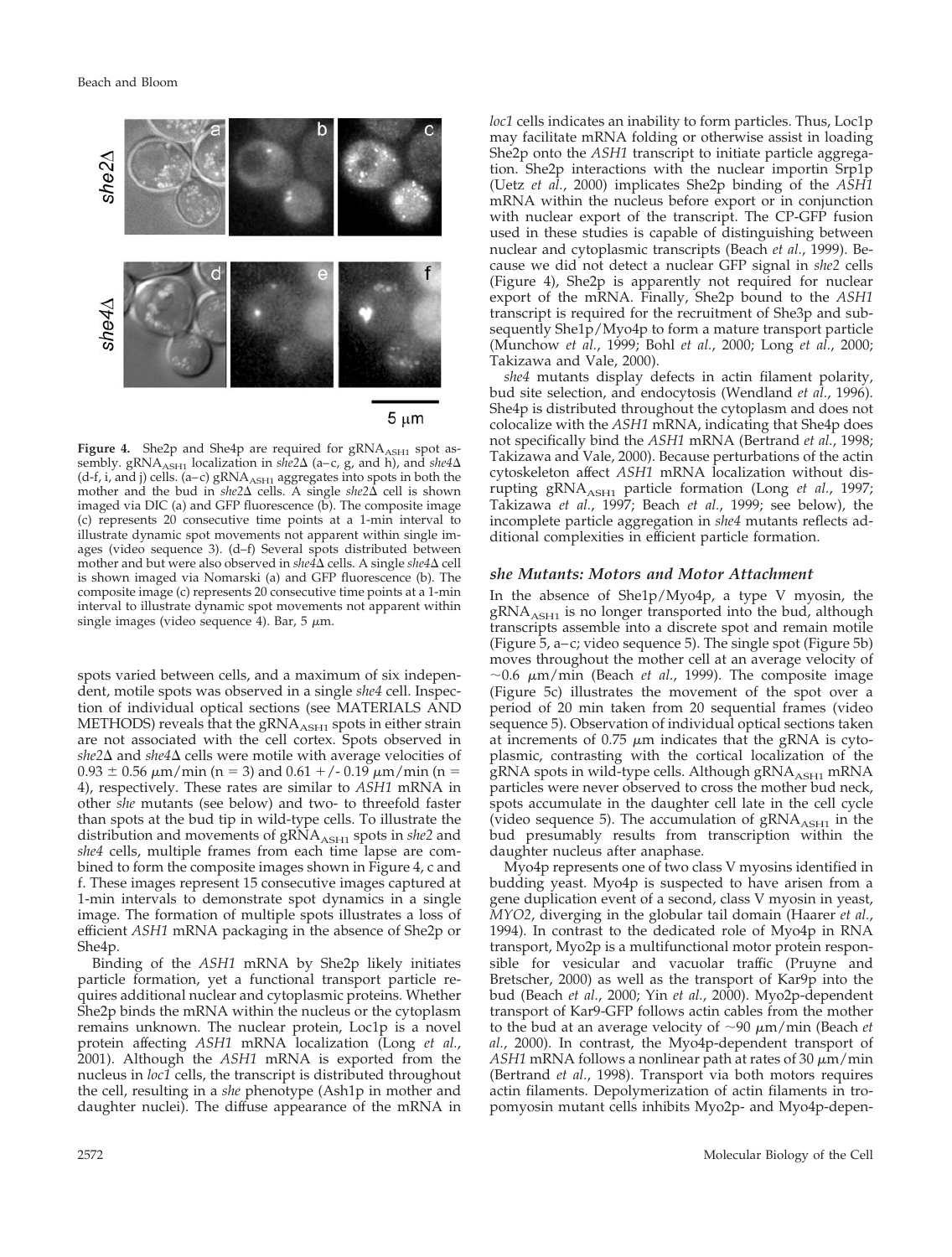



**Figure 5.** She1p/Myo4p and She3p facilitate gRNA<sub>ASH1</sub> transport. In the absence of either She $1p/My$ 04 $p$  or She $3p$ , gRNA $_{\rm ASH1}$  remains in the mother cell. (a–c) Nomarski (a), single time point (b), and composite image (c) of a *she1* $\Delta$ /*myo4* $\Delta$  cell are shown (video sequence 5). The single  $gRNA<sub>ASH1</sub>$  spot is centrally located within the mother. The composite image (c) demonstrates the spot motility in the absence of the myosin motor. Twenty sequential images  $>20$ min are presented in the single composite image (see text). (d–f) Nomarski (d), single time point (e), and composite image (f) of a *she3* cell are shown (video sequence 6). As seen for *she1* cells, the single gRNA<sub>ASH1</sub> spot is localized in the mother domain (below the bud). The composite image (f) represents 20 sequential images and the movement of a single spot  $>$ 20 min. Bar, 5  $\mu$ m.

dent transport (Long *et al.*, 1997; Pruyne *et al.*, 1998; Beach *et al.*, 2000).

Attachment of the  $gRNA<sub>ASH1</sub>$  to the myosin motor protein is mediated by She3p. Time-lapse images of  $gRNA<sub>ASH1</sub>$ spots in *she3* cells are similar to the *she1/myo4* strain (Figure 5, d–f; video sequence 6).  $gRNA<sub>ASH1</sub>$  spots are confined to the mother in *she3* cells and move at a velocity of  $0.8 \pm 0.2$  $\mu$ m/min, similar to gRNA<sub>ASH1</sub> in *she1/myo4* cells. A composite image (Figure 5f) illustrates the motility and range of the gRNA<sub>ASH1</sub> in the *she3* cells. Spots are cytoplasmic, as determined by observation of the optical sections, and new spots appear within the bud late in the cell cycle (video sequence 6) as seen in *she1/myo4* cells. Biochemical evidence supports a role for RNA loading onto She1p/Myo4p via She3p in association with She2p, and She1p/Myo4p and She3p form a complex in the absence of She2p or *ASH1* mRNA (Munchow *et al.*, 1999; Bohl *et al.*, 2000; Long *et al.*, 2000; Takizawa *et al.*, 2000). Because an RNA particle forms in the absence of She3p, inclusion of a She3p-She1p complex is not required for particle formation. Thus, She3p acts as an adapter between She1p/Myo4p with the *ASH1* transcript.

The myosin motor She1p/Myo4p tethers the *ASH1* mRNA particle to actin. Cortical association of the mRNA is lost when Myo4p is unable to bind the mRNA in *she1*/*myo4*, *she3*, and *she2* deletions. Thus, Myo4p, and the intervening proteins She2p and She3p serve as links connecting filamentous actin and the mRNA. Because particles formed in *she4*

cells are cytoplasmic, She4p may contribute to the cortical association of the mRNA as well, potentially facilitating the cross talk between actin polarity and mRNA particle formation.

### *she Mutants: Polarity Markers and Cortical Anchorage*

Anchorage of the  $gRNA<sub>ASH1</sub>$  at the bud tip requires both She5p/Bni1p and Bud6p. Previous reports indicated that the *ASH1* mRNA relocalized to the bud neck in fixed populations of *she5*/*bni1* cells (Long *et al.*, 1997; Takizawa *et al.*, 1997; Bertrand *et al.*, 1998). Subsequent live cell analysis revealed that the *ASH1* mRNA is localized to the bud in a *she5*/*bni1* strain but is not restricted to the bud tip as observed in wild-type cells (Beach *et al.*, 1999). The gRNA<sub>ASH1</sub> spot returns to the neck before cell separation, which may establish a stable position for the mRNA as observed in fixed cell analyses. A single time point from the time-lapse series shows that the  $\frac{g}{A_{\text{ASH}}}$  can be positioned adjacent to the neck (Figure 6b). Figure 6c represents 20 sequential images over a period of 20 min and demonstrates the dynamic distribution of the RNA throughout the bud over time (video sequence 7).  $gRNA<sub>ASH1</sub>$  spots move throughout the bud in the absence of She5p/Bni1p and are not observed in the mother cell (Figure 6, b and c; video sequence 7). The gRNA<sub>ASH1</sub> spots remain associated with the cortex, as determined from individual optical sections taken at 0.75- $\mu$ m intervals through the cell. The fluorescent spot moves on the bud cortex at  $\sim$  0.5  $\mu$ m/min (n = 4) (Beach *et al.*, 1999).

Live cell analysis of  $gRNA<sub>ASH1</sub>$  dynamics unveiled a sixth protein, Bud6p/Aip3p, required for proper *ASH1* mRNA localization (Beach et al., 1999). Because both She5p/Bni1p and Bud6p/Aip3p are required to preserve cortical association of the microtubule anchor protein, Kar9p (Miller *et al.*, 1999; Beach *et al.*, 2000), we examined the role of Bud6p in the localization of *ASH1* mRNA. In the absence of Bud6p,  $gRNA<sub>ASH1</sub>$  spots move throughout the bud, remaining associated with the cortex as seen for *she5*/*bni1* cells (Figure 6, d–f; video sequence 8). A similar result is observed in *bni1 bud6* double mutants such that the gRNA<sub>ASH1</sub> spot remains associated with the cortex yet not restricted to the bud tip (our unpublished results). The motile spots have an average velocity of ~0.5 μm/min (Beach *et al.,* 1999). Figure 6e contains a single time point, where the  $\alpha_{\text{SNA}}$  spot is mislocalized to the neck, whereas Figure 6f is a composite image consisting of 20 consecutive frames representing 20 min. The composite images of *she5*/*bni1* and *bud6/aip3* cells demonstrate the continued motility of the  $\text{gRNA}_{\text{ASH1}}$  and dynamic distribution in these cells that is not seen in wild type (compare Figure 6,c, f, and i).

Bni1p/She5 and Bud6p/Aip3p are bud-specific proteins that appear to act as cell polarity cues within the bud. Both proteins participate in diploid bud site establishment, actin polarity, and alignment of the mitotic spindle (Amberg *et al.*, 1997; Evangelista *et al.*, 1997; Lee *et al.*, 1999; Yeh *et al.*, 2000). In the absence of either Bni1p or Bud6p, the *ASH1* mRNA is released from a tight association at the bud tip. Although the actin cytoskeleton is disrupted in the *bni1* and *bud6* cells, the effect is not sufficient to inhibit directional transport of the message between the mother and bud. An intact linkage to the cortex, presumably through She3p and She4p (myosin V), indicates that Bni1p/She5p and Bud6p/Aip3p are not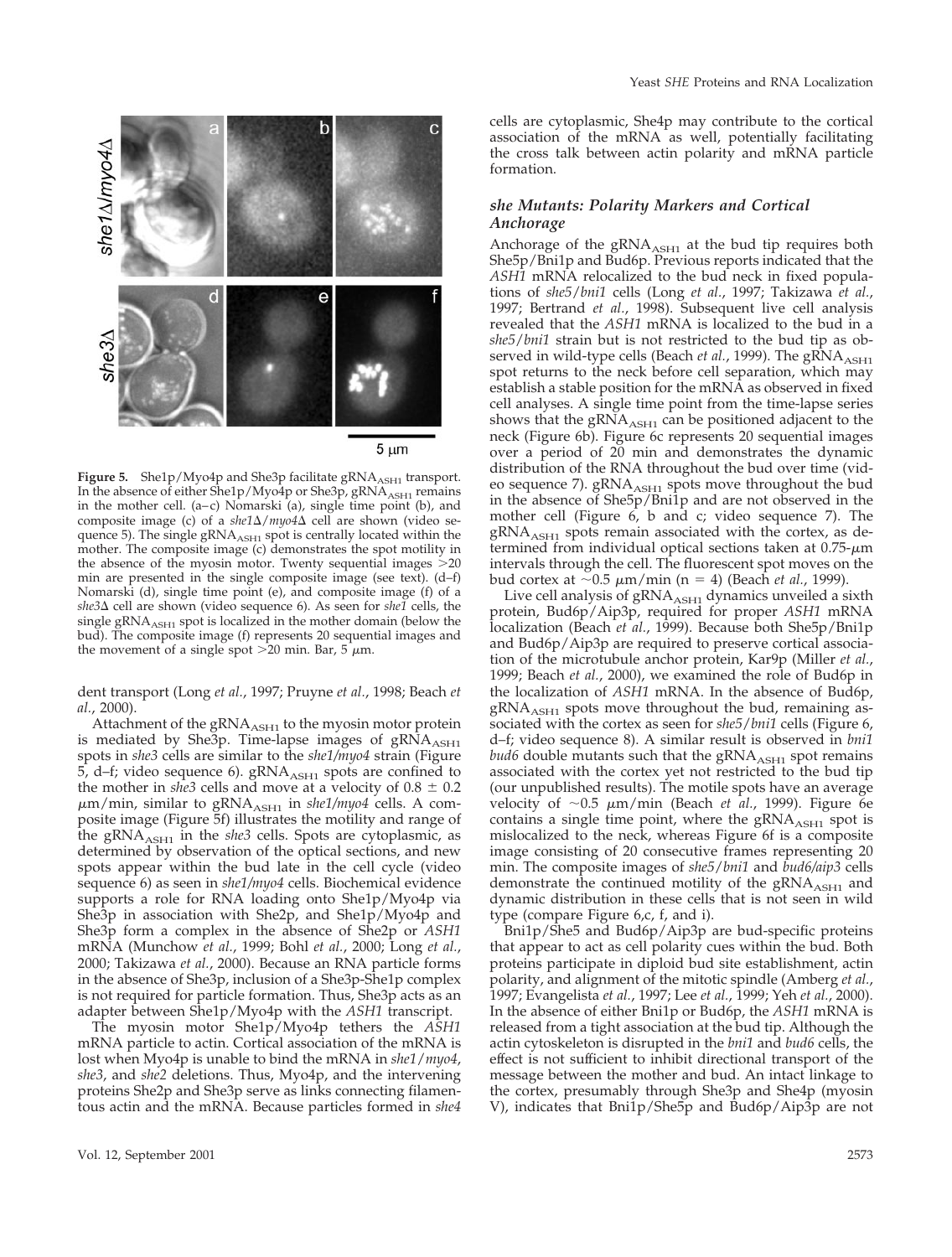

 $5 \mu m$ 

Figure 6. She5p/Bni1p and Bud6p/Aip3p anchor the gRNA<sub>ASH1</sub> at the bud tip. The retention of the gRNA<sub>ASH1</sub> at the bud tip is lost in *she5*/*bni1* and *bud6*/*aip3* cells. (a–c) In *she5*/*bni1* cells, the gRNA<sub>ASH1</sub> is transported into the bud and moves freely throughout the bud. (a) Brightfield image of the cell shown in b and c. (b) A single frame from the time lapse (video sequence 7) is shown, demonstrating a position of the gRNA<sub>ASH1</sub> proximal to the neck. (c) Composite time-lapse image is shown representing 20 sequential images, showing the distribution of the  $\text{gRNA}_{\text{ASH1}}$  spot  $>$ 20 min. (d–f) As observed for *she5* $\Delta$ /*bni1* $\Delta$  cells, gRNA<sub>ASH1</sub> is transported into the bud in  $bud6\Delta/aip3\Delta$  cells, and moves freely throughout the bud. (d) Brightfield image of the cell shown in e and f. (e) Single frame from the time lapse (video sequence 8) demonstrating a position of the  $gRNA<sub>ASH1</sub>$  proximal to the neck. (f) Composite time-lapse image is shown representing 20 sequential images showing the distribution of the  $gRNA<sub>ASH1</sub>$  spot >20 min. (g-i) Wild-type (YEF473a) cells are shown to compare  $gRNA<sub>ASH1</sub>$  localization distal from the neck (h) and as a composite image (i) representing 20 sequential images  $>$  20 min. (g) Brightfield image of the wild-type cell shown in h and i. Bar, 5  $\mu$ m.

required for cortical interactions. Because both proteins populate the cortex at the bud tip (see above), mislocalization of the *ASH1* mRNA in *she5/bni1* or *bud6/aips* cells probably results from a loss of specific mRNA anchorage at the bud tip.

Bni1p/She5 and Bud6p/Aip3p also are required for localization of Kar9p to the bud cortex. Kar9p establishes microtubule and nuclear orientation early in the cell cycle by providing a polarized anchorage site for microtubules (Miller and Rose, 1998; Miller *et al.*, 1999; Beach *et al.*, 2000). In the absence of Kar9p, Bni1p, or Bud6p, the orientation and dynamics of the mitotic spindle are disrupted (Lee *et al.*,

1999; Yeh *et al.*, 2000). Although Kar9p is lost from the cortex in *bni1* and *bud6* cells, the *ASH1* mRNA remains cortical and maintains particle integrity (see above). In addition to Bni1p and Bud6p, Spa2p localizes to the bud tip and is required with Bud6p for Bni1p localization (Ozaki-Kuroda *et al.*, 2001). Taken together, these three proteins provide a nexus at the bud tip linking positional cues and asymmetric anchors.

# *mRNA Asymmetry Does Not Define Protein Localization*

In addition to bud-specific proteins (i.e., Bni1p, Bud6p, Cdc42p, Sec3p, etc.), mother-specific proteins such as Yta6p have been identified. A screen for yeast orthologs of human proteosome constituents identified, among other genes, *YTA6* (Schnall *et al.*, 1994), a member of the AAA ATPase family (Vale, 2000). A GFP-Yta6 fusion protein forms punctate spots of fluorescence specifically on the mother cortex that are absent from the bud cortex of small and medium budded cells (Figure 7, a–e; video sequence 9). In cells with large buds, GFP-Yta6 begins to accumulate within the bud near the time of anaphase onset (Figure 7,  $a'-e'$ ; video sequence 9). GFP-Yta6 first appears in the bud as small, dim spots, which increase in number and brightness with time. Spots remain relatively stationary in either mother or bud, appearing to move within small domains (video sequence 9). The localization of GFP-Yta6 was unchanged in cells deleted for the chromosomal *YTA6* locus (our unpublished results).

To determine the contribution of mRNA targeting versus peptide sequences for protein localization, we fused the *ASH1* 3' UTR downstream of the *YTA6* coding region to direct mRNA into the bud. The fusion places the E3 domain of the *ASH1* 3' UTR downstream of the GFP-Yta6, and includes MS2 sites to visualize the transcript. Expression of the GFP-YTA6-MS2-ASH1/E3 (referred to as GFP-Yta6- ASH1) fusion protein in unsynchronized, haploid cells resulted in a distribution of fluorescent spots similar to those seen for GFP-Yta6. The GFP-Yta6-ASH1 protein formed nonmotile, punctate spots of fluorescent throughout the mother cortex of unbudded, small, and medium budded cells, and accumulated in large budded cells (see Figure 7, g and h, for representative images).

To determine the localization of the GFP-Yta6-ASH1 fusion mRNA, we coexpressed the fusion protein with CP-GFP. Coexpression of both GFP fusion proteins in unsynchronized, haploid  $yta6\Delta$  cells produced the wild-type distribution of GFP-Yta6 spots within the mother, and a single, bright spot at the bud tip (Figure 7f; video sequence 10). The fluorescent spot at the bud tip is exclusive within the bud and localized tightly to the bud tip. The fluorescent spot at the bud tip appears brighter than GFP-Yta6 on the mother cortex and was not observed in cells lacking CP-GFP. Late in the cell cycle, GFP-Yta6-ASH1 spots accumulate in the bud as observed for wild-type cells (Figure 7g; video sequence 10). Thus, directing the *YTA6* mRNA into the bud did not alter the mother specific localization of the protein.

The maternal localization of the GFP-Yta6-ASH1 fusion protein could result from protein expressed in the previous cell cycle. To evaluate the distribution a protein transcribed from a mRNA localized within the bud, we restricted ex-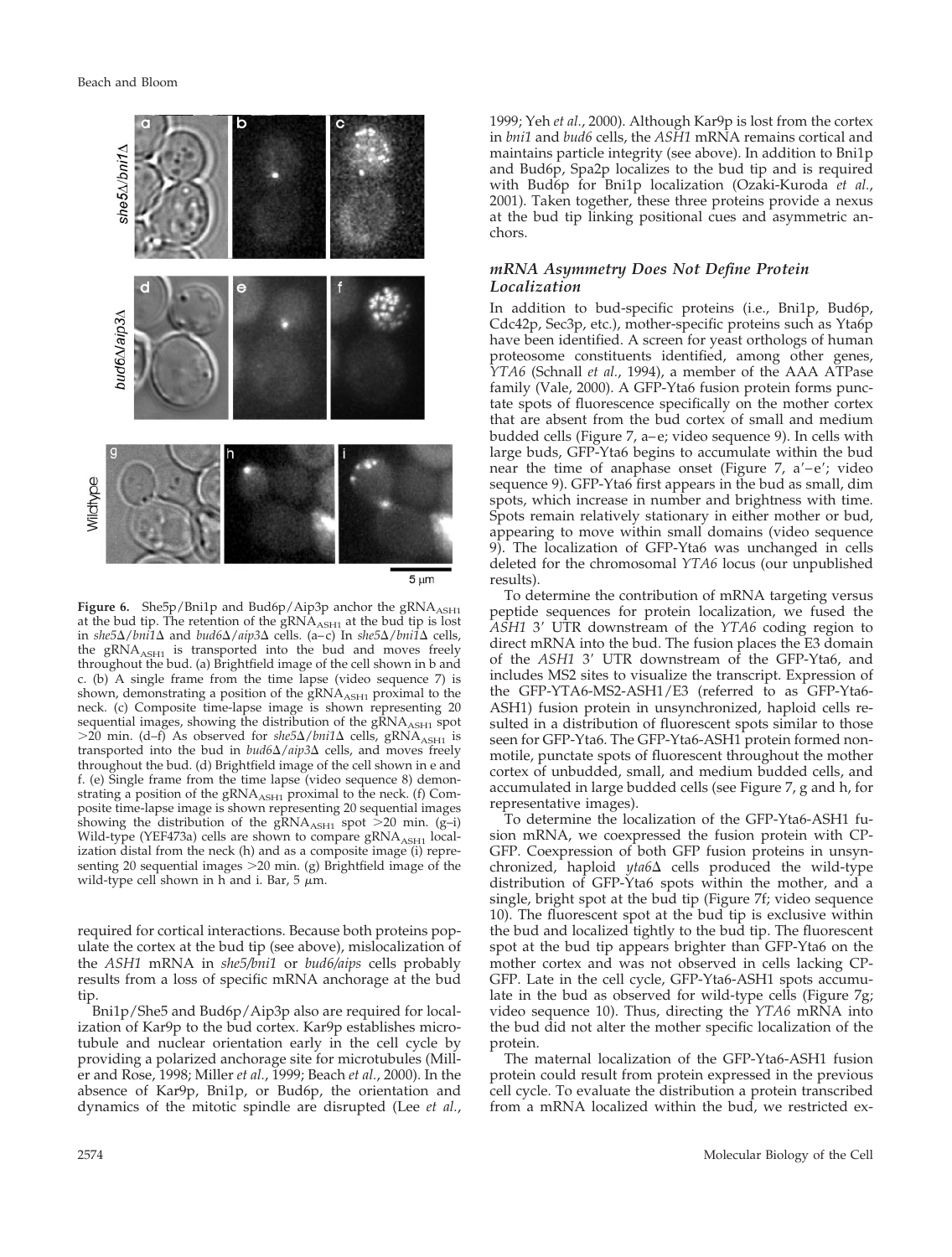

 $5 \mu m$ 

**Figure 7.** GFP-Yta6 localizes to the maternal cortex. (a–e) Several cells are shown with GFP-Yta6 spots on the mother cell cortex. Medium budded cells (a–d) contain GFP-Yta6 only in the mother cell, while the large budded cell (e) contains GFP-Yta6 in both mother and bud domains.  $(a'-e')$  The same cells 150 min later. Cells b–e have completed cell separation with Yta6p present in the daughter cells. Cell a' has not completed cell separation, yet Yta6p is localized in the bud. White lines denote the cell outline as determined from the brightfield image. Video sequence 9 demonstrates the accumulation of YTA6p in the bud late in the cell cycle and includes panels showing the nuclear cycle (Histone H4-CFP). (f and g) The localization of Yta6-ASH1 fusion protein and mRNA is shown in a cell expressing GFP-Yta6-ASH1 3' UTR fusion and CP-GFP (video sequence 10). The mRNA is localized to the bud tip throughout the time lapse (f and g), whereas the Yta6-Ash1 fusion protein is only in the mother in small budded cells (f) and in both mother and bud in large budded cells (g). Numbers in the lower right corner (f and g) represent an elapsed time (hh:mm) corresponding with video sequence 10. Bars (top and bottom), 5  $\mu$ m.

pression of the fusion protein to large budded cells. Cells were arrested at mitosis with large buds before GFP-Yta6- ASH1 induction (see MATERIALS AND METHODS). All of the cells observed contained GFP-Yta6-ASH1 fluorescent

spots within the mother  $(n > 500)$ , similar to wild-type GFP-Yta6. We conclude that the localization of the GFP-YTA6-ASH1 fusion protein is not altered by directing the mRNA to the bud tip.

The resulting position for Ash1p, GFP-YTA6, or GFP-YTA6-ASH1 is indicative of a hierarchy of peptide signals over RNA localization signal sequences. Transcription of *ASH1* late in the cell cycle and restricted translation of the protein to the bud results in the preferential accumulation of Ash1p in the daughter nucleus. However, Ash1p is equally competent to enter either nucleus, as evident upon overexpression of *ASH1.* Thus, in the absence of stringent regulation of mRNA localization and protein levels the protein accumulates in both nuclei. In contrast, the mother-specific localization of Yta6p is not affected by transcript localization. Localized mRNA translation therefore does not override the protein localization machinery.

## *Extensions of Live Cell Imaging*

The extension of live cell imaging to the "RNA world" enables cell biologists to follow the path of mRNA transcripts in live cells. Whole genome screening and empirical observation have identified additional asymmetrically distributed transcripts, including a second bud-specific mRNA, *IST2* (Takizawa *et al.*, 2000), as well as nuclear messages targeted to the mitochondria (Corral-Debrinski *et al.*, 2000). Such facilitated placement of messages within the already compact yeast cell illustrates the biological importance of site-specific translation. Cross talk between cell polarity determinants and the mRNA localization pathway indicate synergy between mechanisms establishing cell polarity and mRNA localization. The coupling of these inherently asymmetric processes is likely to represent conserved features responsible for establishing asymmetries in development.

## **ACKNOWLEDGMENTS**

We thank Elaine Yeh for critical reading of the manuscript, Ted Salmon (University of North Carolina, Chapel Hill, NC) for inspired guidance, David Peabody (University of New Mexico School of Medicine, Albuquerque, NM) and Roy Long (Medical College of Wisconsin, Milwaukee, WI) for providing plasmids carrying the MS2 CPdlFG allele, Don Katcoff (Bar Ilan University, Ramat Gan, Israel) and John Pringle (University of North Carolina, Chapel Hill, NC) for yeast strains, and Jennifer Stemple and Jennifer Mott for technical assistance. This work is supported by a National Institutes of Health Grant GM-32238 issued to K.B.

#### **REFERENCES**

Adams, A.E.M., and Pringle, J.R. (1984). Relationship of actin and tubulin distribution to bud growth in wild-type and morphogenetic-mutant *Saccharomyces cerevisiae*. J. Cell Biol. *98*, 934–945.

Ainger, K., Avossa, D., Morgan, F., Hill, S.J., Barry, C., Barbarese, E., and Carson, J.H. (1993). Transport and localization of exogenous myelin basic protein mRNA microinjected into oligodendrocytes. J. Cell Biol. *123*, 431–441.

Amberg, D.C., Zahner, J.E., Mulholland, J.W., Pringle, J.R., and Botstein, D. (1997). Aip3p/Bud6p, a yeast actin-interacting protein that is involved in morphogenesis and the selection of bipolar budding sites. Mol. Biol. Cell *8*, 729–753.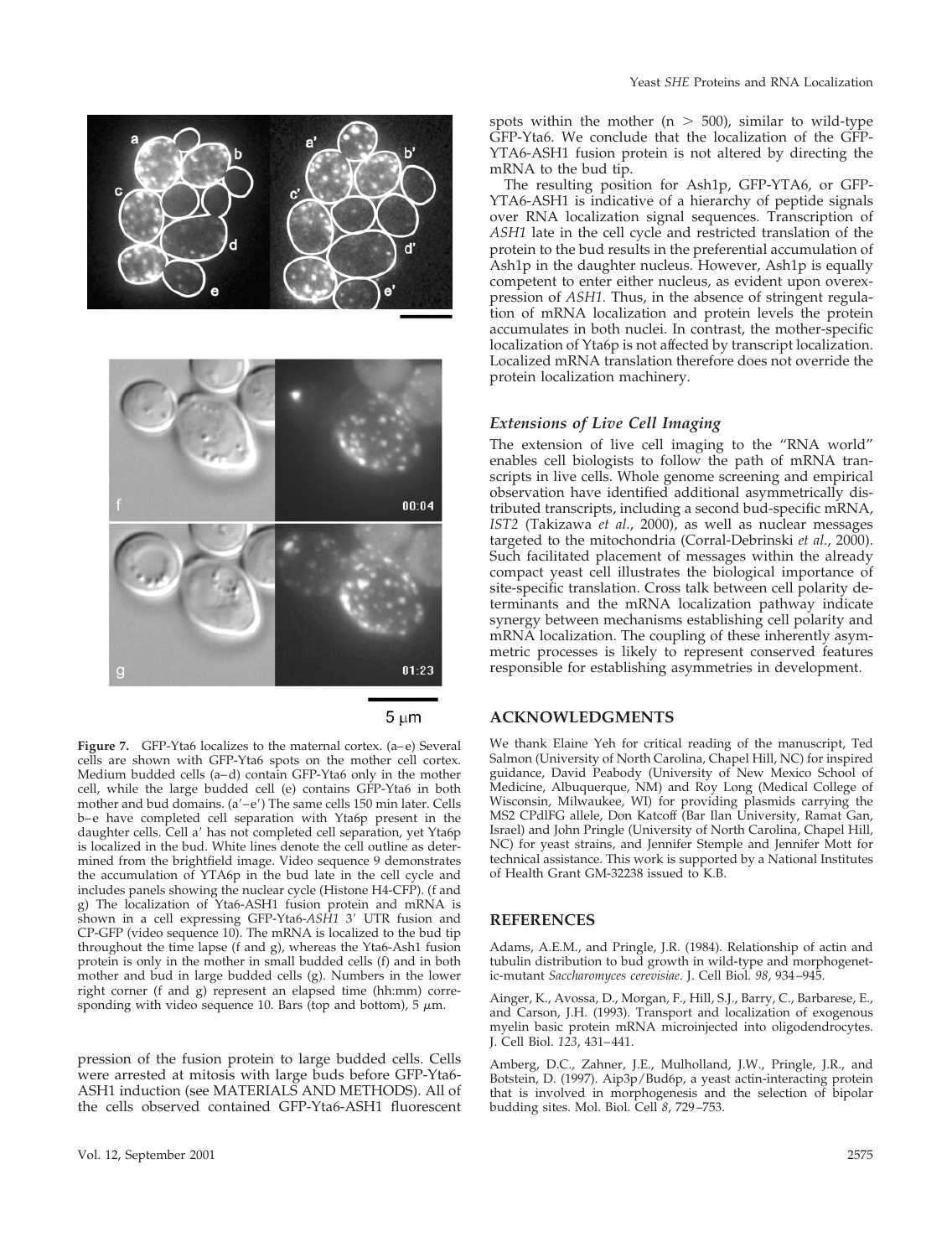Barral, Y., Mermall, V., Mooseker, M., and Snyder, M. (2000). Compartmentalization of the cell cortex by septins is required for maintenance of cell polarity in yeast. Mol. Cell *5*, 841–851.

Beach, D.L., Salmon, E.D., and Bloom, K. (1999). Localization and anchoring of mRNA in budding yeast. Curr. Biol. *9*, 569–578.

Beach, D.L., Thibodeaux, J., Maddox, P., Yeh, E., and Bloom, K. (2000). The role of the proteins Kar9 and Myo2 in orienting the mitotic spindle of budding yeast. Curr. Biol. *10*, 1497–506.

Bertrand, E., Chartrand, P., Schaefer, M., Shenoy, S.M., Singer, R.H., and Long, R.M. (1998). Localization of *ASH1* mRNA particles in living yeast. Mol. Cell *2*, 437–445.

Bi, E., Maddox, P., Lew, D.J., Salmon, E.D., McMillan, J.H., Yeh, E., and Pringle, J.R. (1998). Roles of a nonessential actomyosin contractile ring and of the septins in *Saccharomyces cerevisiae* cytokinesis. J. Cell Biol. *142*, 1301–1312.

Bobola, N., Jansen, R.-P., Shin, T.H., and Nasmyth, K. (1996). Asymmetric accumulation of Ash1p in postanaphase nuclei depends on a myosin and restricts yeast mating-type switching to mother cells. Cell *84*, 699–709.

Bohl, F., Kruse, C., Frank, A., Ferring, D., and Jansen, R.P. (2000). She2p, a novel RNA-binding protein tethers ASH1 mRNA to the Myo4p myosin motor via She3p. EMBO J. *19*, 5514–5524.

Brock, T.D., Madigan, M.T., Martinko, J.M., and Parker, J. (1994). Biology of Microorganisms, 7th ed., Englewood Cliffs, NJ: Prentice Hall.

Chandarlapaty, S., and Errede, B. (1998). Ash1, a daughter cellspecific protein, is required for pseudohyphal growth of *Saccharomyces cerevisiae*. Mol. Cell Biol. *18*, 2884–2891.

Chartrand, P., Meng, X.-H., Singer, R.H., and Long, R.M. (1999). Structural elements required for the localization of *ASH1* mRNA and of a green fluorescent protein reporter particle *in vivo*. Curr. Biol. *9*, 333–336.

Corral-Debrinski, M., Blugeon, C., and Jacq, C. (2000). In yeast, the 3 untranslated region or the presequence of ATM1 is required for the exclusive localization of its mRNA to the vicinity of mitochondria. Mol. Cell. Biol. *20*, 7881–7892.

Evangelista, M., Blundell, K., Longtine, M.S., Chow, C.J., Adames, N., Pringle, J.R., Peter, M., and Boone, C. (1997). Bni1p, a yeast formin linking Cdc42p and the actin cytoskeleton during polarized morphogenesis. Science *276*, 118–122.

Ferrandon, D., Elphick, L., Nusslein-Volhard, C., and St. Johnston, D. (1994). Staufen protein associates with the 3'UTR of bicoid mRNA to form particles that move in a microtubule-dependent manner. Cell *79*, 1221–1232.

Gonzalez, I., Buonomo, S.B.C., Nasmyth, K., and Von Ahsen, U. (1999). *ASH1* mRNA localization in yeast involves multiple secondary structural elements and Ash1 protein translation. Curr. Biol. *9*, 337–340.

Haarer, B.K., Petzold, A., Lillie, S.H., and Brown, S.S. (1994). Identification of *MYO4*, a second class V myosin gene in yeast. J. Cell Sci. *107*, 1055–1064.

Im, K.H., Cosgrove, D.J., and Jones, A.M. (2000). Subcellular localization of expansin mRNA in xylem cells. Plant Physiol. *123*, 463– 470.

Jansen, R.P., Dowzer, C., Michaelis, C., Galova, M., and Nasmyth, K. (1996). Mother cell-specific *HO* expression in budding yeast depends on the unconventional myosin Myo4p and other cytoplasmic proteins. Cell *84*, 687–697.

Jeffrey, W.R., Tomlinson, C.R., and Brodeaur, R.D. (1983). Localization of actin messenger RNA during early ascidian development. Dev. Biol. *99*, 408–417.

Lee, L., Klee, S.K., Evangelista, M., Bonne, C., and Pellman, D. (1999). Control of mitotic spindle position by the *Saccharomyces cerevisiae* formin Bni1p. J. Cell Biol. *144*, 947–961.

Long, R.M., Gu, W., Lorimer, E., Singer, R.H., and Chartrand, P. (2000). She2p is a novel RNA-binding protein that recruits the Myo4p-She3p complex to ASH1 mRNA. EMBO J. *19*, 6592–6601.

Long, R.M., Gu, W., Meng, X., Gonzalvez, G., Singer, R.H., and Chartrand, P. (2001). An exclusively nuclear RNA-binding protein affects asymmetric localization of *ASH1* mRNA, and Ash1p in yeast. J. Cell Biol. *153,* 307–318.

Long, R.M., Singer, R.H., Meng, X., Gonzalez, I., Nasmyth, K., and Jansen, R.-P. (1997). Mating type switching in yeast controlled by asymmetric localization of *ASH1* mRNA. Science *277*, 383–387.

Maxon, M.E., and Herskowitz, I. (2001). Ash1p is a site-specific DNA-binding protein that actively represses transcription. Proc. Natl. Acad. Sci. USA *98*, 1495–1500.

Michaelis, C., Ciosk, R., and Nasmyth, K. (1997). Cohesins: chromosomal proteins that prevent premature separation of sister chromatids. Cell *91*, 35–45.

Miller, R., Matheos, D., and Rose, M. (1999). The cortical localization of the microtubule orientation protein, Kar9p, is dependent upon actin and proteins required for polarization. J. Cell Biol. *144*, 963– 975.

Miller, R.K., and Rose, M.D. (1998). Kar9p is a novel cortical protein required for cytoplasmic microtubule orientation in yeast. J. Cell Biol. *140*, 377–390.

Munchow, S., Sauter, C., and Jansen, R.P. (1999). Association of the class V myosin Myo4p with a localized messenger RNA in budding yeast depends on She proteins. J. Cell Sci. *112*, 1511–1518.

Ozaki-Kuroda, K., Yamamoto, Y., Nohara, H., Kinoshita, M., Fujiwara, T., Irie, K., and Takai, Y. (2001). Dynamic localization, and function of Bni1p at the sites of directed growth in *Saccharomyces cerevisiae*. Mol. Cell. Biol. *21*, 827–839.

Peabody, D.S. (1990). Translational repression by bacteriophage MS2 coat protein expressed from a plasmid. J. Biol. Chem. *265*, 5684–5689.

Peabody, D.S., and Ely, K.R. (1992). Control of translational repression by protein-protein interactions. Nucleic Acids Res. *20*, 1649– 1655.

Pringle, J.R., Bi, E., Harkins, H.A., Zahner, J.E., De, V.C., Chant, J., Corrado, K., and Fares, H. (1995). Establishment of cell polarity in yeast. Cold Spring Harb Symp. Quant. Biol. *60*, 729–44.

Pruyne, D., and Bretscher, A. (2000). Polarization of cell growth in yeast. J. Cell Sci. *113*, 571–585.

Pruyne, D.W., Schott, D.H., and Bretscher, A. (1998). Tropomyosincontaining actin cables direct the Myo2p-dependent polarized delivery of secretory vesicles in budding yeast. J. Cell Biol. *143*, 1931– 1945.

Robinett, C.C., Straight, A., Li, G., Willhelm, C., Sudlow, G., Murray, A., and Belmont, A.S. (1996). In vivo localization of DNA sequences and visualization of large-scale chromatin organization using Lac operator/repressor recognition. J. Cell Biol. *135*, 1685–1700.

Rook, M.S., Lu, M., and Kosik, K. (2000). CaMKII $\alpha$  3' untranslated region-directed mRNA translocation in living neurons: visualization by GFP Linkage. J. Neurosci. *20*, 6385–6393.

Schnall, R., Mannhaupt, G., Stucka, R., Tauer, R., Ehnle, S., Schwarzlose, C., Vetter, I., and Feldmann, H. (1994). Identification of a set of yeast genes coding for a novel family of putative ATPases with high similarity to constituents of the 26S protease complex. Yeast *10*, 1141–1155.